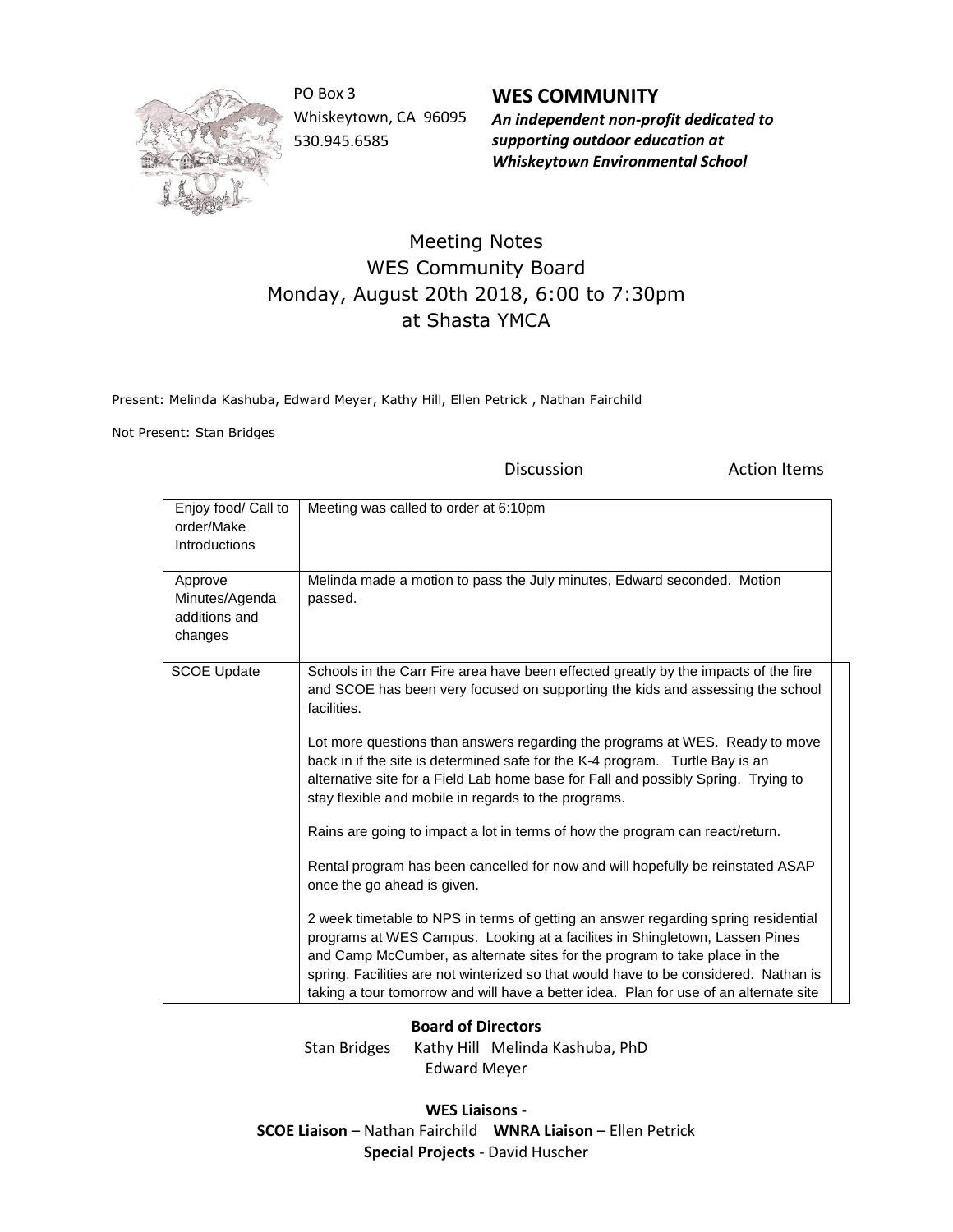| is to "bring the program to them" with cooks, custodians, naturalist, etc Plug and<br>Play. Distance is critical; bussing is an issue as it is quite a distance from Redding.                                                                                             |                                                                                            |
|---------------------------------------------------------------------------------------------------------------------------------------------------------------------------------------------------------------------------------------------------------------------------|--------------------------------------------------------------------------------------------|
| New WES Coordinator John Oliver was in escrow on a house that burned down<br>but has remained very dedicated to the program and has been helpful in looking at<br>alternate sites. Rest of the staff is good and will be busy getting the program back<br>up and running. |                                                                                            |
| Letter has been sent to Shasta County Schools informing them of the current<br>situation and that staff is working hard to have some kind of a program to offer both<br>for Field Labs and Residential.                                                                   |                                                                                            |
| Outpouring of support from all sectors of the community both personal and<br>professional. Everyone from NPS has been very helpful, all have the same goals<br>and are dedicated to working together and hard to get things back together.                                |                                                                                            |
| A lot of needs assessment is happening right now, first one is site/location.                                                                                                                                                                                             |                                                                                            |
| Park is slowly opening up post Carr Fire; county roads within the park are open,<br>but not any park property except the visitor center vista point and visitor center<br>(once the A/C is fixed).                                                                        |                                                                                            |
| Lots of official help is in the park and are running the website, social media, and<br>getting the updated signage in place.                                                                                                                                              |                                                                                            |
| BAER Team arrived last week and is assessing the fire impacts on the park, will<br>make their first report tomorrow at the USFS Supervisors Office.                                                                                                                       |                                                                                            |
| WRNA NPS hopes to be back in their offices in the park in 1 or 2 weeks.                                                                                                                                                                                                   |                                                                                            |
| Cemetery clean-up took place on Saturday and about 300 people attended.                                                                                                                                                                                                   |                                                                                            |
| Water is now potable at Visitor Center and Headquarters.                                                                                                                                                                                                                  |                                                                                            |
| Last week the Secretary of the Interior and other officials visited the park and the<br>fire area.                                                                                                                                                                        |                                                                                            |
| Starting to compile information regarding revegetation and Public Information<br>Officers will start to disseminate the info to the public.                                                                                                                               |                                                                                            |
| Fire has shown how so many people in so many ways care so very deeply about                                                                                                                                                                                               |                                                                                            |
| \$7,317.00 current balance                                                                                                                                                                                                                                                |                                                                                            |
| \$255.00 raffle money was given to Nathan.                                                                                                                                                                                                                                |                                                                                            |
|                                                                                                                                                                                                                                                                           |                                                                                            |
| Kathy and Melinda will be attending a workshop on 8/28/18.                                                                                                                                                                                                                |                                                                                            |
| Discussion of what to ask for during NSGT. Discussion of funds to purchase<br>winter gear if the camp moves to an alternate site that is at a higher elevation like                                                                                                       |                                                                                            |
|                                                                                                                                                                                                                                                                           | Whiskeytown.<br>boots, snowshoes, warm blankets, etc Also circled back to make the big ask |